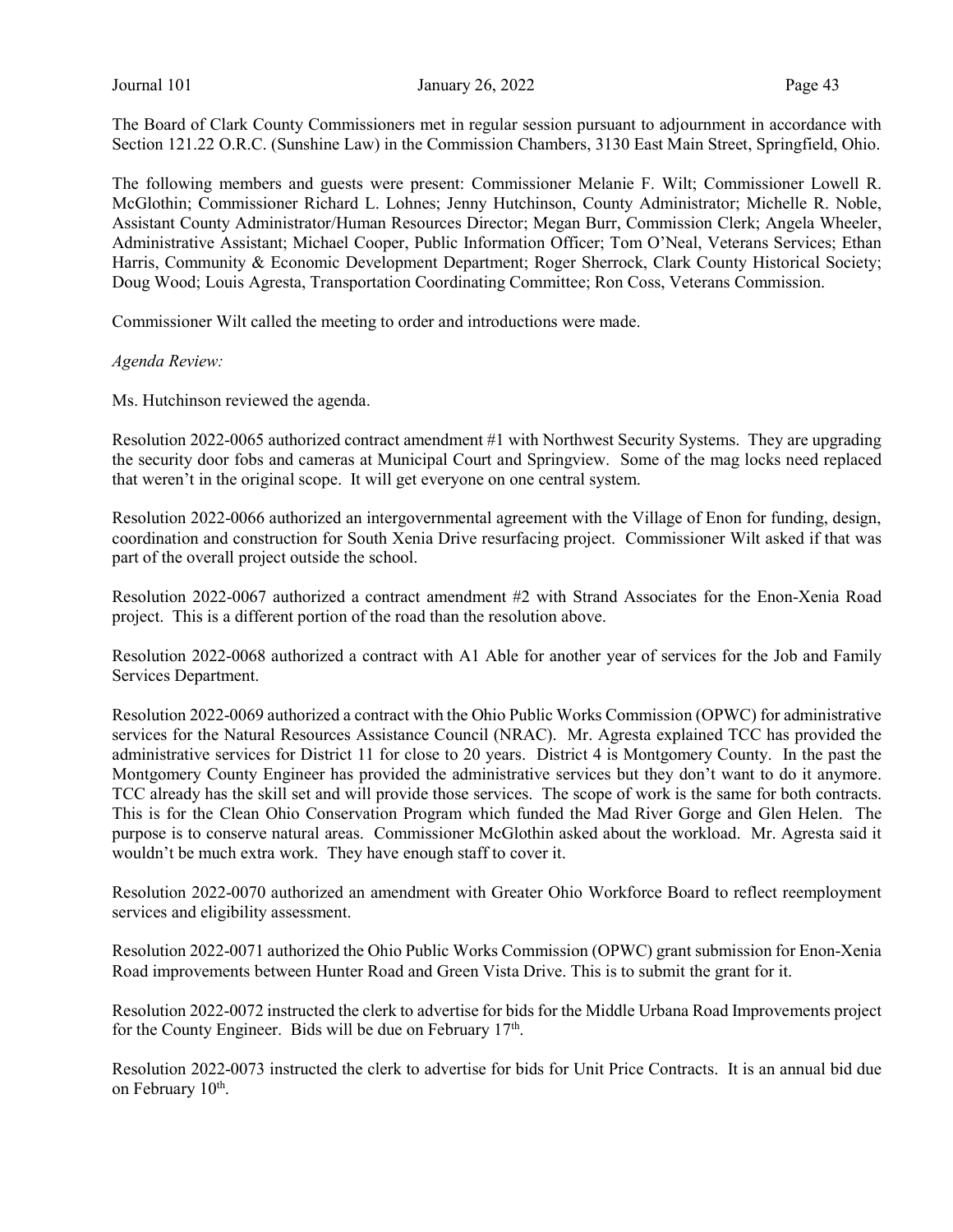Journal 101 January 26, 2022 Page 44

Resolution 2022-0074 acknowledged the receipt of funds for the Upper Valley Mall. This is for the Land Bank. Commissioner Wilt confirmed the numbers with Mr. Harris. The County is receiving \$845,000 back. There is \$250,000 in escrow for the Sears property. If it isn't acquired by August this year, the Commission will receive it back. With this resolution the Commissioners are forgiving \$1 million today. Commissioner Lohnes added there was an investment in time staff spent working on the facility. Mr. Harris said it would be hard to quantify the man hours. Commissioner McGlothin asked if there is an updated appraisal for the property. Mr. Harris replied no since it is still under construction.

Resolution 2022-0075 authorized a resolution supporting the Dayton Region Economic Development strategy. This was presented by the Dayton Development Coalition (DDC) back in the fall. Now they are asking the Board for the resolution of support. Mr. Harris met with the City of Springfield and the Chamber of Commerce last week. Staff unanimously endorsed it. It is a broad plan to allow the community to apply for grants. Airpark will be able to access funds. It is a needed document to be adopted to access the federal funds.

Resolution 2022-0076 acknowledged the levy request from the Clark County Historical Society. This is for a renewal levy. Commissioner McGlothin asked how much it would generate. Mr. Sherrock replied roughly \$700,000. This is the first renewal.

Resolution 2022-0077 authorized the disposal of a 2014 Ford Explorer on GovDeals.

Resolution 2022-0078 authorized the then and nows. These are typical for beginning of the year. Commissioner Lohnes asked the balance of the Law Library. Ms. Hutchinson wasn't sure of the exact number but knew it was large.

Resolution 2022-0079 authorized placement on the tax duplicate of unpaid water and sewer charges. They do offer payment options.

Resolution 2022-0080 authorized weekly travel expense allowances. DJFS (Department of Job & Family Services) replaced the prior request to add an additional staff member.

County Commissioner Updates:

Commissioner Wilt will be at the Fair Board meeting tonight.

County Administrator Updates:

Ms. Hutchinson said February 23<sup>rd</sup> is the annual chamber meeting. The County has a table.

She noted she has not received feedback from the villages and townships for police dispatch. Enon is the only one received so far. If they do not plan on signing staff needs to develop a process to cover the cost of their calls. Commissioner Lohnes felt the Sheriff's Office should reach back out. He felt they made a generous offer with the ARPA (American Rescue Plan Act) money. Commissioner Lohnes wanted the Board to back out of the operations discussions. Commissioner Wilt supported Ms. Hutchinson reaching out since the letter originated from her. Commissioner Lohnes wanted the offer withdrawn in they don't respond.

Commissioner McGlothin asked if dispatchers are in the new center. Ms. Hutchinson replied no. They are waiting on LEADS to give them the blessing. The other aspect is working with Motorola on when they can train staff.

Commissioner Lohnes wanted it clear the dispatch contract needs worked out with the Sheriff's Office. It's Major Clark's job.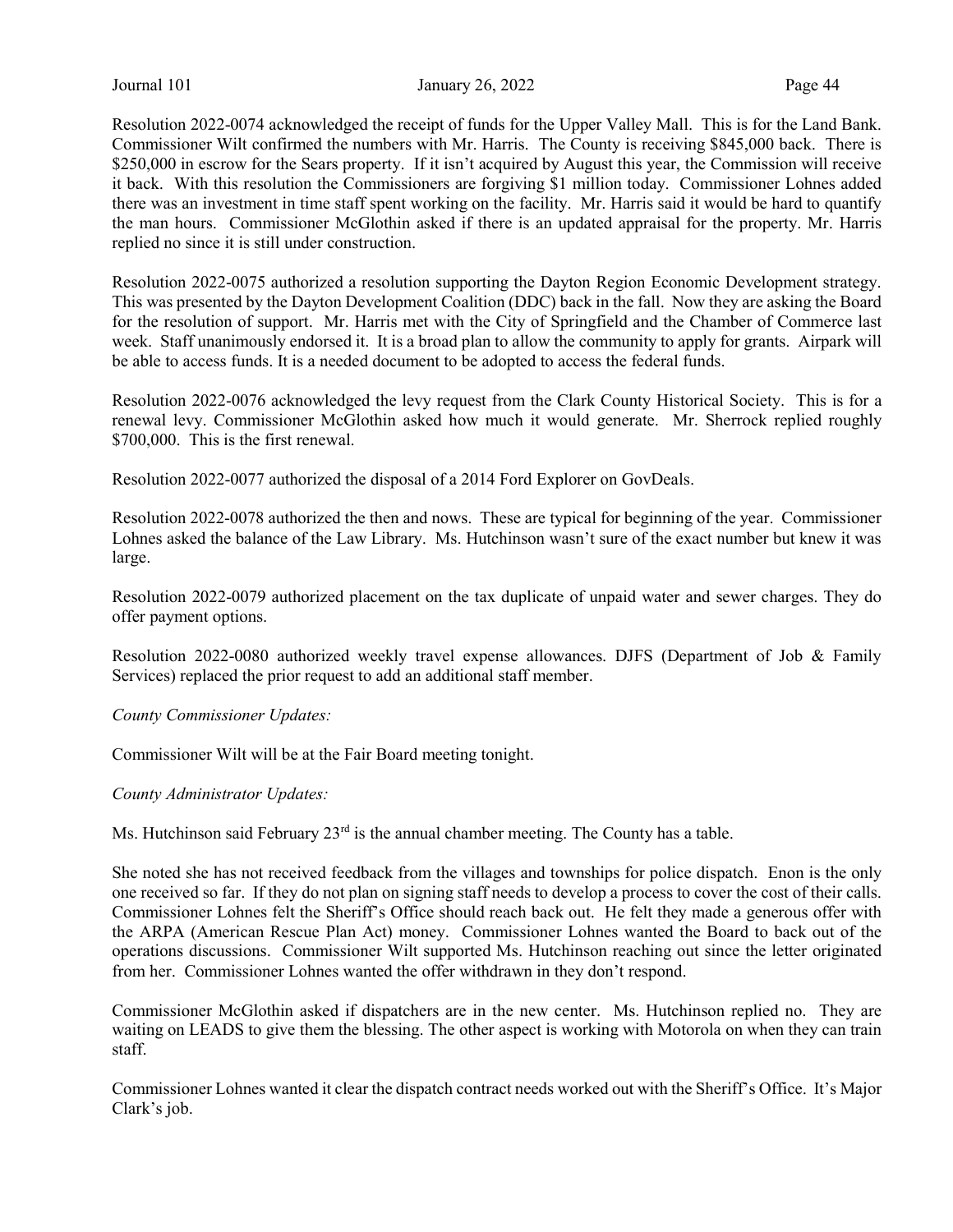Journal 101 **January 26, 2022** Page 45

Commissioner Wilt was shocked to see the AB Graham elected officials upset over funding for the deputy. The Commission put it in their budgets. A formula was created to fund the deputy. In addition, their budgets will not be cut. They want security. Two elected officials don't want to pay for it even though the Board is paying for it. She was baffled at that reaction. She felt they have gone above and beyond at their request. If the elected officials that are upset want to come back to the Board and request the Board take the money back that is fine. The Board will take the money back and there won't be security. The Auditor has talked about security for two years. Then the Clerk who funded the position for a year, is upset about the funding. They are the ones that changed their mind. They have been invited to a Commission Meeting to speak about it. Ms. Hutchinson pointed out the cost of living increase has always been provided by the general fund. Operating increases are based on non-personnel. The Board funds the personnel increases at a later time and never asks them to work in those increases.

The Board reviewed the calendar and events.

The Board recessed until 10:00 a.m.

Call to Order, Commission President Wilt **Resolution 2022-0064** Resolution 2022-0064

Following the pledge, Commissioner Lohnes moved to approve the minutes of the last meeting and dispense with reading of the same. Commissioner McGlothin seconded the motion. The roll being called for passage resulted as follows:

Commissioner Lohnes, Abstain; Commissioner McGlothin, Yes; Commissioner Wilt, Yes

Commissioner Lohnes moved to approve the agenda in its entirety with exception of Resolution 2022-0076. Commissioner McGlothin seconded the motion. The roll being called for passage resulted as follows:

Commissioner Lohnes, Yes; Commissioner McGlothin, Yes; Commissioner Wilt, Yes

Commissioner Lohnes moved to approve Resolution 2022-0076. Commissioner McGlothin seconded the motion. The roll being called for its passage resulted as follows:

Commissioner Lohnes, Yes; Commissioner McGlothin, Yes; Commissioner Wilt, Abstain

Resolution 2022-0065 B&GC file

#### Authorize Contract Amendment # 1 with Northwestern Ohio Security System, LLC

Commissioner Lohnes moved, per the request of the County Administrator, to authorize contract amendment #1 with:

| <b>Organization Name:</b>        | Northwestern Ohio Security Systems, LLC                         |
|----------------------------------|-----------------------------------------------------------------|
| <b>Organization Address:</b>     | 121 E. High Street, Lima, Ohio 45801                            |
| <b>Original Contract Amount:</b> | \$159,793.41                                                    |
| <b>Amendment Amount:</b>         | \$10,492.22                                                     |
| <b>New Contract Amount</b>       | \$170,285.63                                                    |
| <b>Funding Source(s):</b>        | PI Fund                                                         |
| <b>Purpose of Amendment:</b>     | To replace maglocks at Springview                               |
| <b>Original Purpose:</b>         | Update access control doors at Municipal Building & Springview; |
|                                  | State bid                                                       |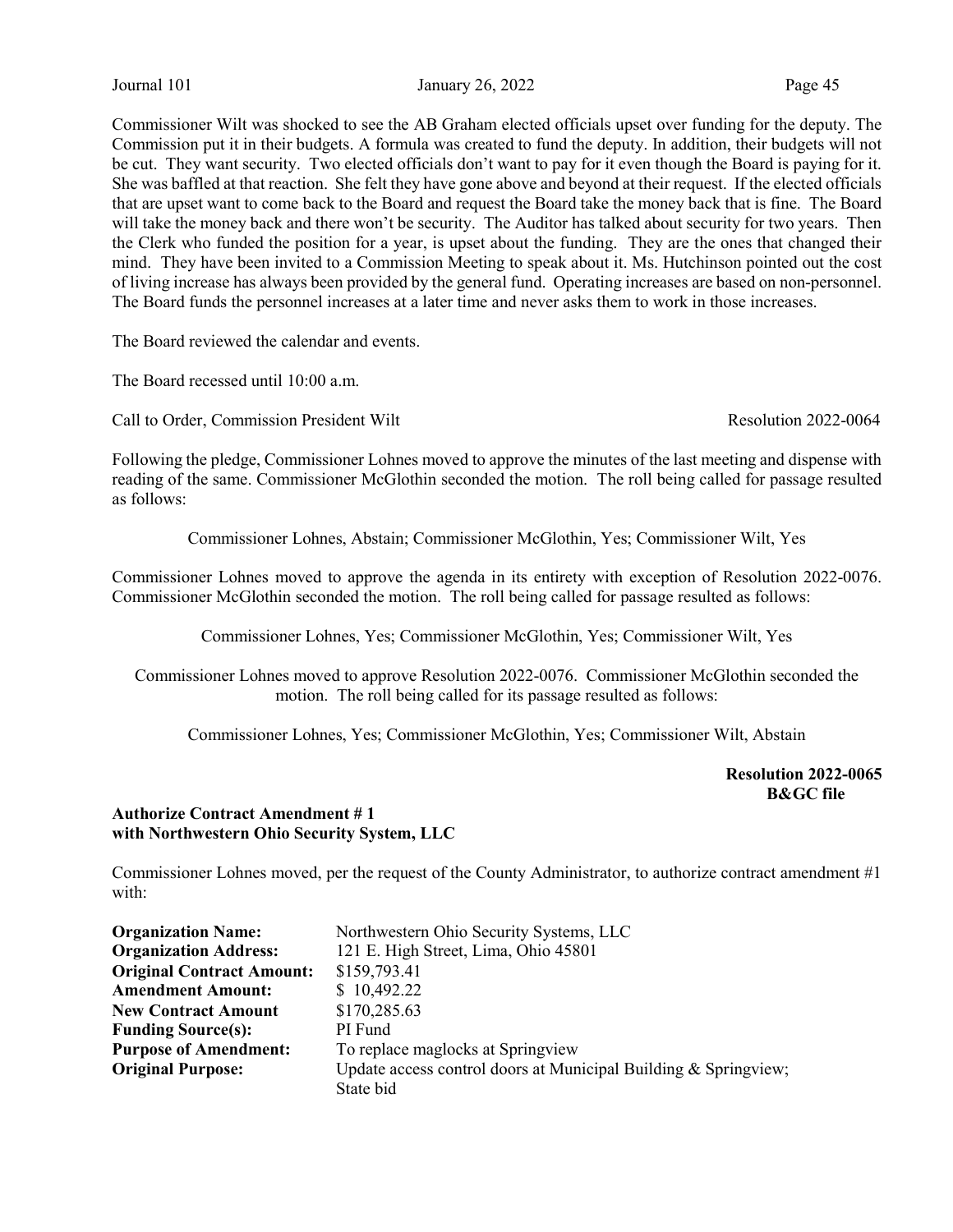Further move to authorize the County Administrator to execute the contract and related documents.

Commissioner McGlothin seconded the motion and the roll being called for its passage, the vote resulted as follows:

Commissioner Lohnes, Yes; Commissioner McGlothin, Yes; Commissioner Wilt, Yes

### Resolution 2022-0066 ENGC file

#### Authorize Inter-governmental Agreement between Board of Clark County Commissioners and the Village of Enon

Commissioner Lohnes moved, per the request of Deputy Engineer, to authorize the following intergovernmental agreement:

|                        | <b>Agreement between:</b> Board of Clark County Commissioners and Village of Enon |
|------------------------|-----------------------------------------------------------------------------------|
| In the amount of:      | 29.02\% or \\$ 101,578.42                                                         |
| <b>Purpose:</b>        | Funding, Design, Coordination and Construction for S. Xenia Drive Resurfacing     |
|                        | Improvements OPWC Project.                                                        |
| <b>Effective Date:</b> | January 26, 2022                                                                  |

Further move to authorize the County Administrator to execute the inter-governmental agreement and related documents.

Commissioner McGlothin seconded the motion and the roll being called for its passage, the vote resulted as follows:

Commissioner Lohnes, Yes; Commissioner McGlothin, Yes; Commissioner Wilt, Yes

Resolution 2022-0067 ENGC file

### Authorize Contract Amendment #2 with Strand Associates, Inc.

Commissioner Lohnes moved, per the request of the Chief Deputy Engineer, to authorize contract amendment #2 with:

| <b>Organization Name:</b>    | Strand Associates, Inc.                                                                   |
|------------------------------|-------------------------------------------------------------------------------------------|
| <b>Organization Address:</b> | 615 Elsinore Place, Suite 320, Cincinnati, Ohio 45202                                     |
| <b>Original Contract:</b>    | \$316,978.00                                                                              |
| <b>Previous Amendment:</b>   | \$196,943.00                                                                              |
| <b>Current Amendment:</b>    | \$41,794.00                                                                               |
| <b>New Contract Amount:</b>  | \$555,715.00                                                                              |
| <b>Funding Source(s):</b>    | Federal Grant – 80% up to \$433,000 and Local Funds (MV>)                                 |
| <b>Amendment Purpose:</b>    | Sanitary sewer relocation, hydraulic analysis, and additional geotechnical<br>exploration |
| <b>Purpose of Contract:</b>  | Engineering Design - CLA CR 315-1.28 Enon Xenia Road                                      |
|                              | $Improvements - PID 109441$                                                               |

Further move to authorize the County Administrator to execute the contract amendment and related documents.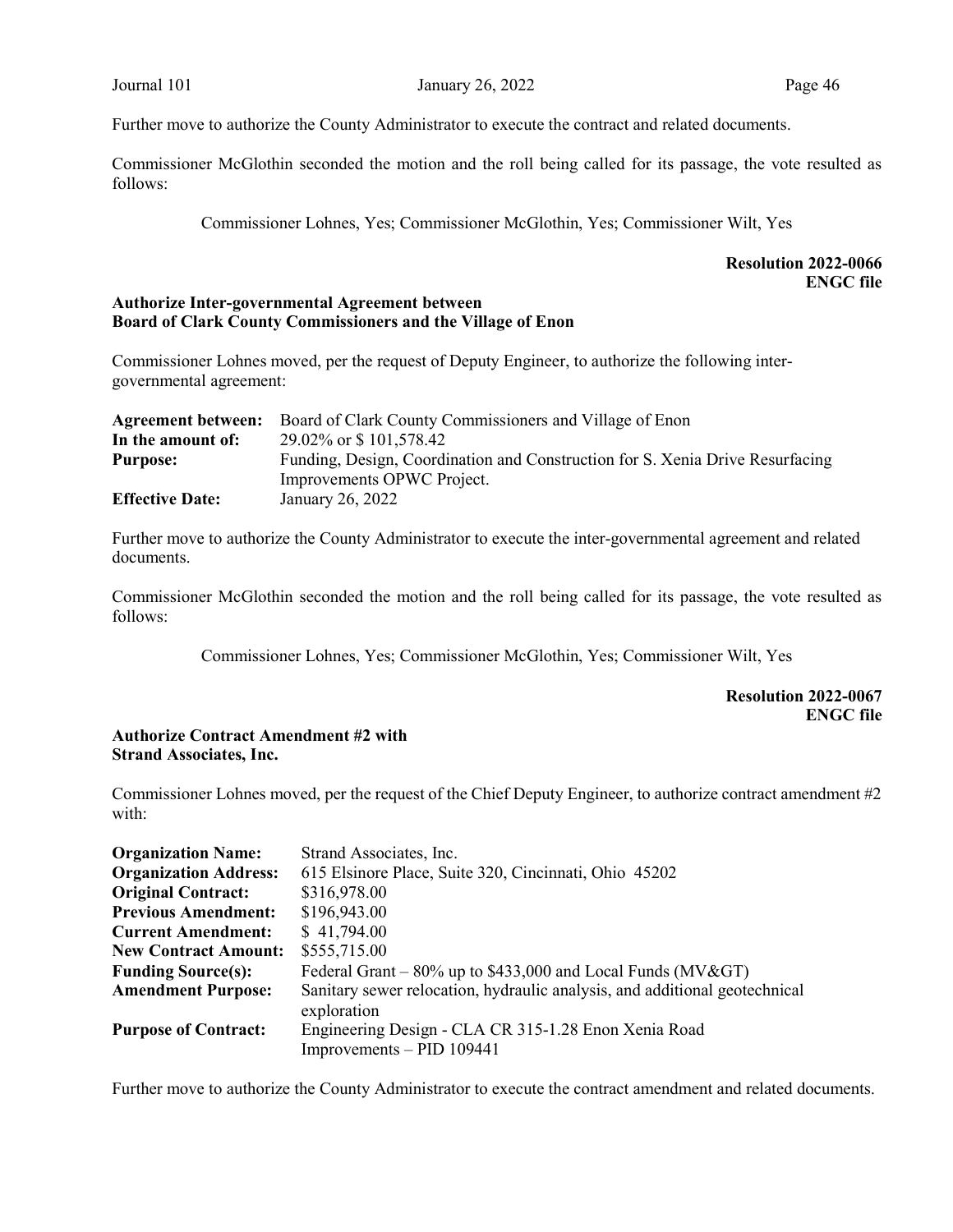Commissioner Lohnes, Yes; Commissioner McGlothin, Yes; Commissioner Wilt, Yes

Resolution 2022-0068 JFSC file

#### Authorize Contract Amendment #2 with A1 Able Pest Doctors

Commissioner Lohnes moved, per the request of the Job and Family Services Director, to authorize contract amendment #2 with:

| <b>Organization Name:</b>        | A1 Able Pest Doctors                               |
|----------------------------------|----------------------------------------------------|
| <b>Organization Address:</b>     | 406 West McCreight Avenue, Springfield, Ohio 45504 |
| <b>Original Contract:</b>        | \$15,000.00                                        |
| <b>Previous Amendment:</b>       | \$7,500.00                                         |
| <b>Current Amendment:</b>        | \$7,500.00                                         |
| <b>New Contract Amount:</b>      | \$30,000.00                                        |
| <b>Funding Source(s):</b>        | <b>Shared Administrative Dollars</b>               |
| <b>Purpose of Amendment:</b>     | To add an additional one-year term of service      |
| <b>Purpose of Contract:</b>      | To provide ongoing pest control services           |
| <b>Amendment Effective Date:</b> | April 4, 2022                                      |
| <b>Original Effective Date:</b>  | April 5, 2019                                      |

Further move to authorize the County Administrator to execute the contract amendment and related documents.

Commissioner McGlothin seconded the motion and the roll being called for its passage, the vote resulted as follows:

Commissioner Lohnes, Yes; Commissioner McGlothin, Yes; Commissioner Wilt, Yes

Resolution 2022-0069 TCCC file

#### Authorize Contract with Ohio Public Works Commission

Commissioner Lohnes moved, per the request of the Transportation Director, to authorize a contract with:

| <b>Organization Name:</b>    | <b>Ohio Public Works Commission</b>                                             |
|------------------------------|---------------------------------------------------------------------------------|
| <b>Organization Address:</b> | 65 East State Street, #312, Columbus, Ohio 43215                                |
| In the amount of:            | $$15,000$ (income)                                                              |
| <b>Funding Source(s):</b>    | Ohio Public Works Commission                                                    |
| <b>Purpose:</b>              | Administrative Services for the District 4 Natural Resources Assistance Council |
|                              | (NRAC)                                                                          |
| <b>Effective Dates:</b>      | July 1, 2021 through June 30, 2022                                              |

Further move to authorize the County Administrator to execute the contract and related documents.

Commissioner McGlothin seconded the motion and the roll being called for its passage, the vote resulted as follows: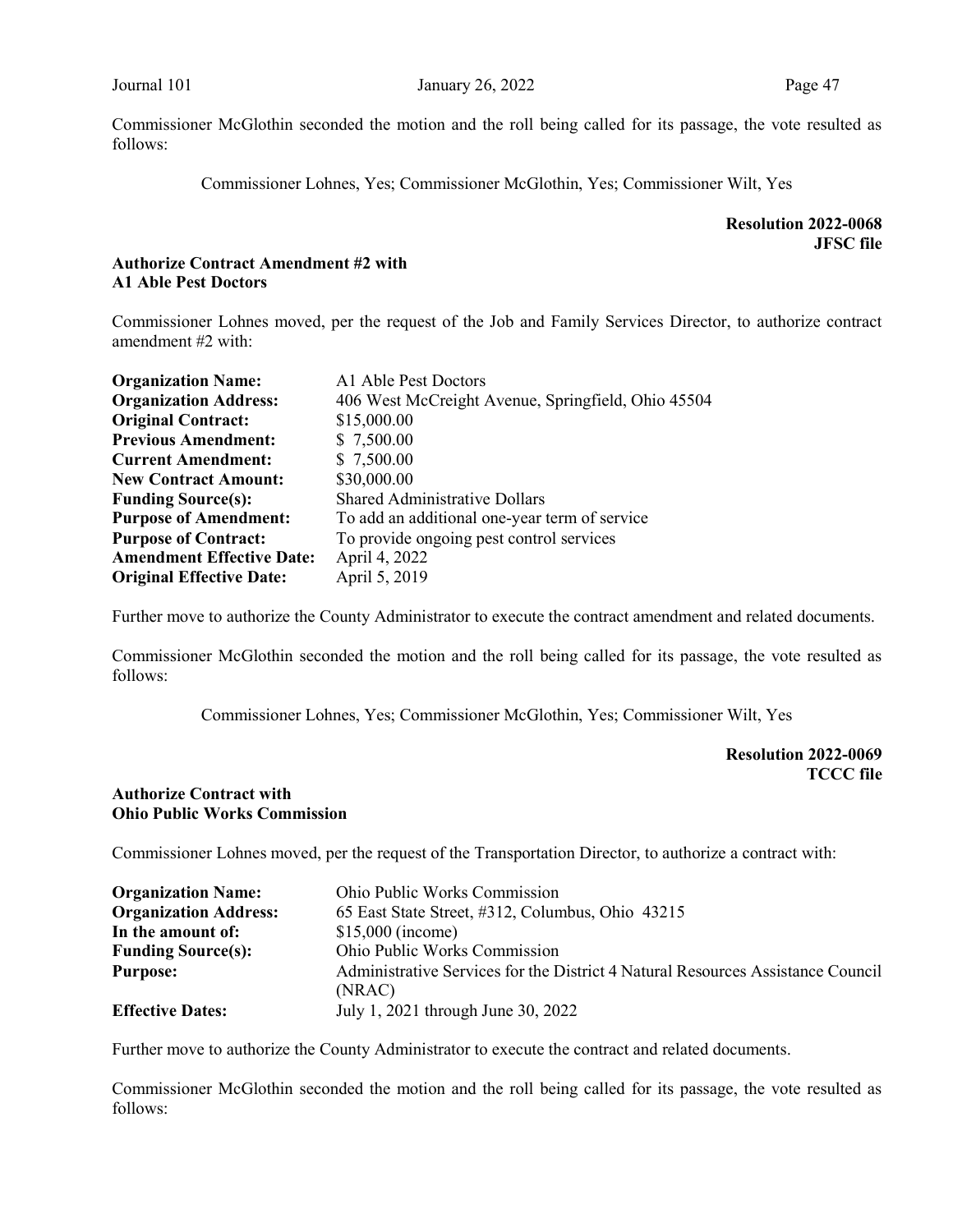Commissioner Lohnes, Yes; Commissioner McGlothin, Yes; Commissioner Wilt, Yes

## Resolution 2022-0070 JFSC file

### Authorize Amendment to Subgrant Agreement with Greater Ohio Workforce Board, Inc. (Area 7)

Commissioner Lohnes moved, per the request of the Department of Job and Family Services Director, to authorize amendment to subgrant agreement:

| <b>Organization Name:</b>        | Greater Ohio Workforce Board, Inc. (Area 7)                           |  |  |  |
|----------------------------------|-----------------------------------------------------------------------|--|--|--|
| <b>Purpose:</b>                  | Subgrant agreement for funds awarded via the Workforce Innovation and |  |  |  |
|                                  | Opportunity Act (WIOA)                                                |  |  |  |
| <b>Original Effective Dates:</b> | July 1, 2020 through June 30, 2022                                    |  |  |  |
| <b>Reason for Amendment:</b>     | To reflect Reemployment Services and Eligibility Assessment (RESEA)   |  |  |  |
|                                  | Program as a provided program                                         |  |  |  |
| <b>Amendment Effective Date:</b> | January 26, 2022                                                      |  |  |  |

Further move to authorize the County Administrator to execute the subgrant agreement and related documents.

Commissioner McGlothin seconded the motion and the roll being called for its passage, the vote resulted as follows:

Commissioner Lohnes, Yes; Commissioner McGlothin, Yes; Commissioner Wilt, Yes

Resolution 2022-0071 ENGG file

### Authorization of OPWC Grant Submission CLA-CR315-1.28 Enon-Xenia Road Improvements

Commissioner Lohnes moved, per the request of the County Engineer, to authorize the County Administrator to prepare and submit an application to participate in the Ohio Public Works Commission State Capital Improvement and/or Local Transportation Improvement program(s) and to execute contracts as required.

| Grant:                        | Ohio Public Works Commission                                                          |  |  |
|-------------------------------|---------------------------------------------------------------------------------------|--|--|
| <b>Funding Amount:</b>        | \$627,988 OPWC Grant; \$4,217,607 Federal Grant, and                                  |  |  |
|                               | \$2,132,970 local funds from Clark County                                             |  |  |
| <b>Purpose:</b>               | To secure grant funds to improve Enon-Xenia Road between Hunter Road and Green        |  |  |
|                               | Vista Drive/Southern Vista Drive in Mad River Township. The project will: add a       |  |  |
|                               | two-way left turn lane from Rebert Pike to Green Vista Drive; replace storm sewers    |  |  |
|                               | and county-owned water line within the corridor; replace existing driveway approaches |  |  |
|                               | and sidewalks where needed; add a multi-use trail with 5' buffer from travel lanes on |  |  |
|                               | the east side of the corridor; and resurfacing of Enon-Xenia Road.                    |  |  |
| <b>Grant Effective Dates:</b> | $7/1/2022 - 11/30/2023$                                                               |  |  |

WHEREAS, the State Capital Improvement Program and the Local Transportation Improvement Program both provide financial assistance to political subdivisions for capital improvements to public infrastructure; and,

WHEREAS, Clark County is planning to make capital improvements on various county and township roads; and,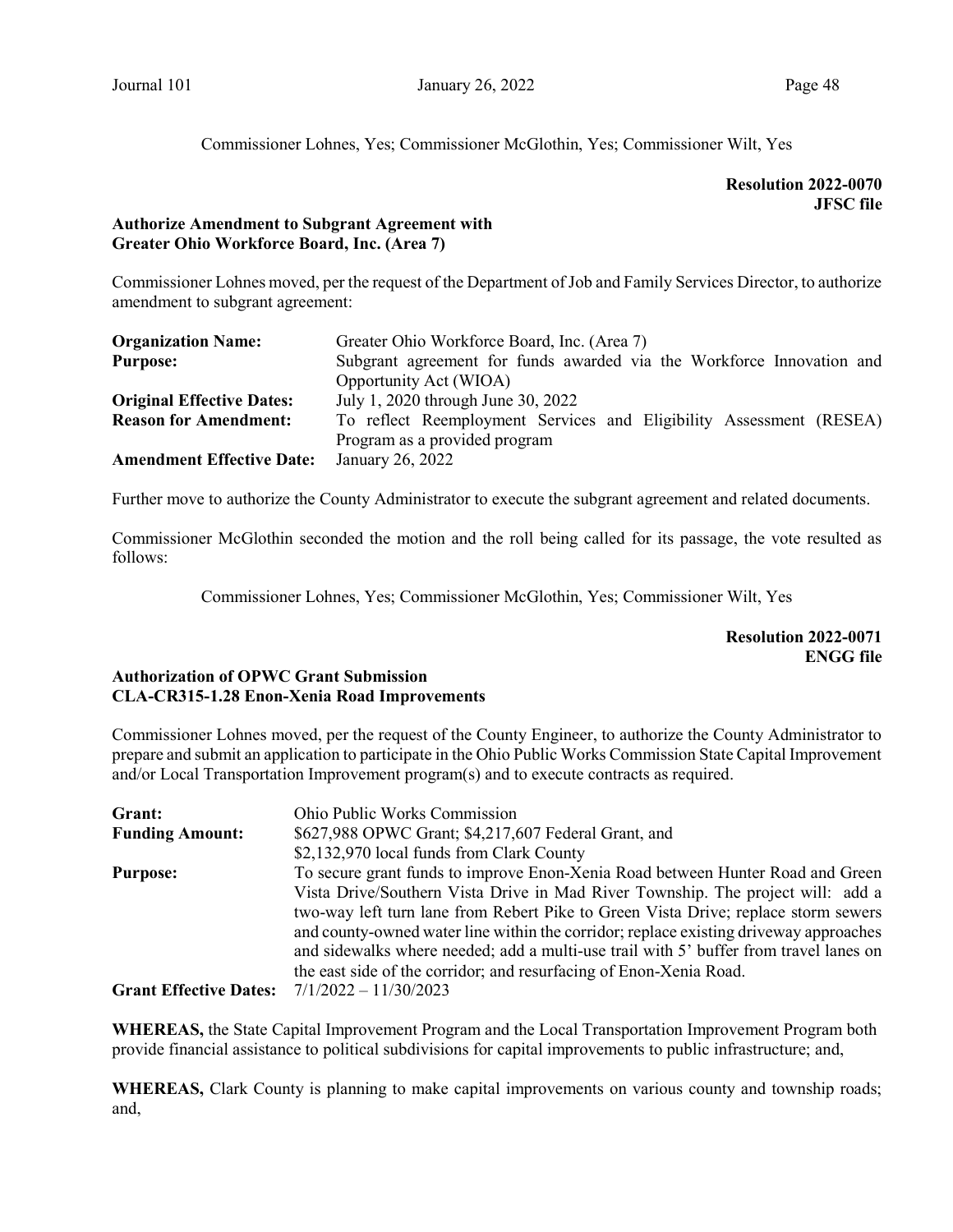WHEREAS, the infrastructure improvement herein above described is considered to be a priority need for the community and is a qualified project under the OPWC programs.

#### NOW THEREFORE, BE IT RESOLVED by Clark County:

Section 1: The County Administrator is hereby authorized to apply to the OPWC for funds as described above.

Section 2: The County Administrator is authorized to enter into any agreements as may be necessary and appropriate for obtaining this financial assistance.

Further move to authorize the County Administrator to execute all grant submission documents.

Commissioner McGlothin seconded the motion and the roll being called for its passage, the vote resulted as follows:

Commissioner Lohnes, Yes; Commissioner McGlothin, Yes; Commissioner Wilt, Yes

Resolution 2022-0072 ENGB file

## Instruct Clerk to Advertise for Bids for Middle Urbana Road Improvements OPWC Project CK10Y

Commissioner Lohnes moved, per the request of the Deputy Engineer, to instruct the Commission Clerk to advertise for bids for the Middle Urbana Road Improvement Project. Said bids will be opened in public session on February 17, 2022, at approximately 10:00 a.m., at the Clark County Commission Office, 3rd Floor, Springview Government Center, 3130 East Main Street, Springfield, Ohio 45503. It is noted that bids are due in the County Commission Office at the above address no later than 10:00 a.m. on February 17, 2022.

Commissioner McGlothin seconded the motion and the roll being called for its passage, the vote resulted as follows:

Commissioner Lohnes, Yes; Commissioner McGlothin, Yes; Commissioner Wilt, Yes

Resolution 2022-0073 ENGB file

## Instruct Clerk to Advertise for Bids for 2022 Unit Prices: Asphalt Emulsion, Fog Seal & No. 8 Aggregate

Commissioner Lohnes moved, per the request of the Deputy Engineer, to instruct the Commission Clerk to advertise for bids for 2022 Unit Prices: Asphalt Emulsion, Fog Seal, and Aggregate. Said bids will be opened in public session on February 10, 2022, at approximately 10:00 a.m., at the Clark County Commission Office, 3<sup>rd</sup> Floor, Springview Government Center, 3130 East Main Street, Springfield, Ohio 45503. It is noted that bids are due in the County Commission Office at the above address no later than 10:00 a.m. on February 10, 2022.

Commissioner McGlothin seconded the motion and the roll being called for its passage, the vote resulted as follows:

Commissioner Lohnes, Yes; Commissioner McGlothin, Yes; Commissioner Wilt, Yes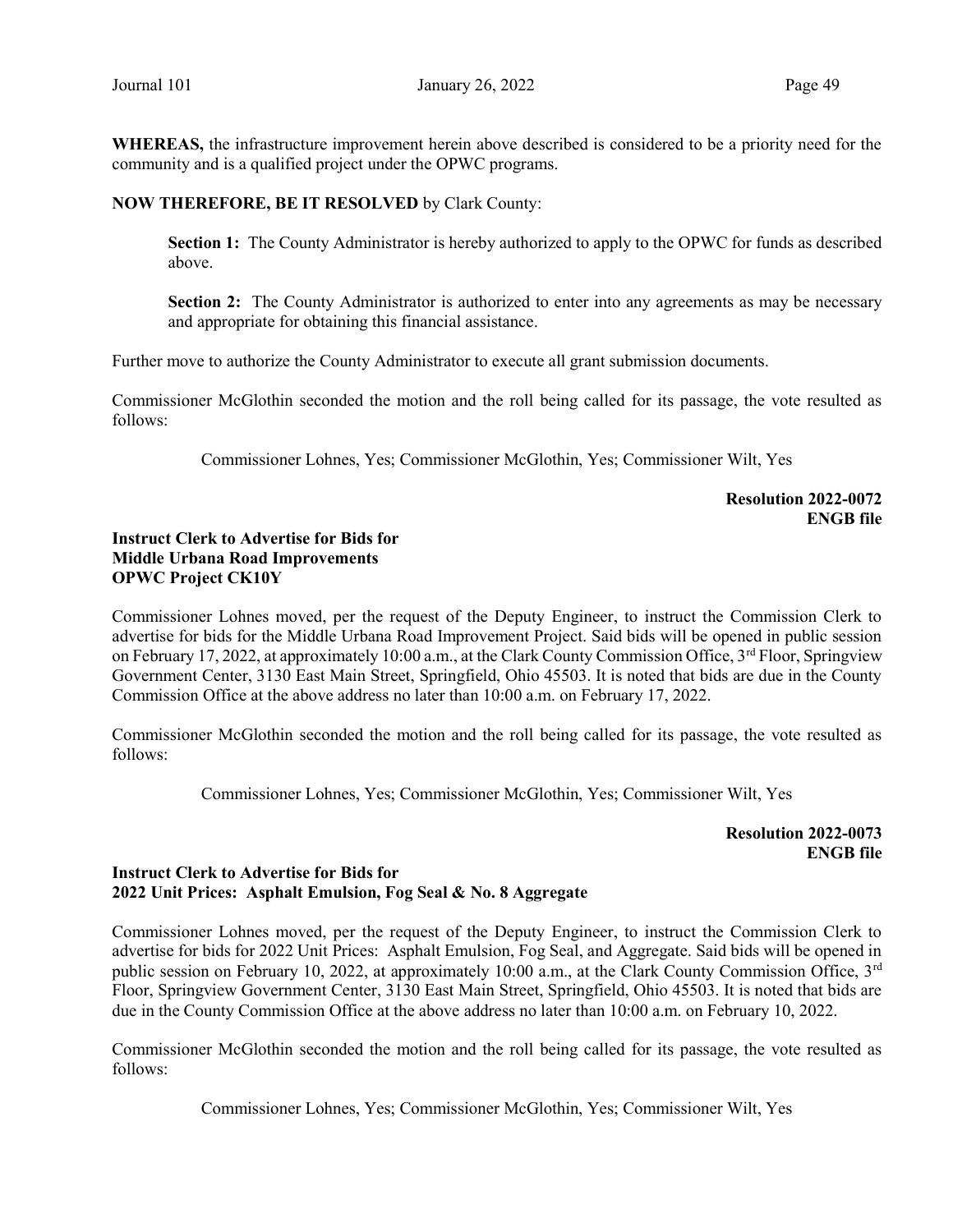#### Resolution 2022-0074 CDDC file

### Acknowledge Receipt of Funds from the Clark County Land Reutilization Corporation for the Reimbursement from the Contribution Agreement

Commissioner Lohnes moved, per request of the Community & Economic Development Director, to confirm the Board of Clark County Commissioners (Board) receipt of \$845,323.75 from the Clark County Land Reutilization Corporation in return of the Board's monetary contribution made towards the purchase of the Upper Valley Mall located at 1475 Upper Valley Pike, Springfield, Ohio 45504. This is in accordance with Section 2 of the Contribution Agreement dated June 26, 2019, Resolution 2019-0423. The Board of Clark County Commissioners further forgives \$1,154,676.25 of the remaining \$1,404,676.30 required under Section 2 of the Contribution Agreement leaving a remaining balance of \$250,000 which is subject to future forgiveness upon either the repayment of that amount by Clark County Land Reutilization Corporation or the disbursement of the Sears Acquisition Escrow Funds to Springfield Upper Valley Mall LLC.

Commissioner McGlothin seconded the motion and the roll being called for its passage, the vote resulted as follows:

Commissioner Lohnes, Yes; Commissioner McGlothin, Yes; Commissioner Wilt, Yes

## Resolution 2022-0075 CDDO file

Resolution in Support of the Dayton Region Economic Development Strategy, the Designation of the Miami Valley Regional Planning Commission as The Lead Agency for the Economic Development District, and Endorsing the Request for Economic Development District Designation from the EDA

Commissioner Lohnes moved to approve the adoption of the following resolution:

WHEREAS, the Miami Valley Regional Planning Commission (MVRPC) and The Dayton Development Coalition (DDC) partnered with the U.S. Economic Development Administration (EDA) to update to the Comprehensive Economic Development Strategy (CEDS) for the Dayton Region; and,

WHEREAS, titled the *Dayton Region Economic Development Strategy*, the CEDS is a strategy-driven plan to strengthen, diversify and build resiliency for our regional economy; and,

WHEREAS, the adoption of the *Dayton Region Economic Development Strategy* establishes an agreed upon set of strategic priorities, goals and objectives, along with an evaluation framework, that will guide regional economic development efforts through 2026 and beyond; and,

WHEREAS, for the purposes of the CEDS planning process, the Dayton Region is anchored by the cities of Dayton and Springfield, Ohio and includes the following 13 counties in Southwest Ohio: Auglaize, Butler, Champaign, Clark, Clinton, Darke, Greene, Mercer, Miami, Montgomery, Preble, Shelby, and Warren; and,

WHEREAS, the Miami Valley Regional Planning Commission and the Dayton Development Coalition engaged stakeholders from each participating county and the major industry associations to ensure that the content of the Dayton Region Economic Development Strategy reflects the needs of all in the Dayton Region; and,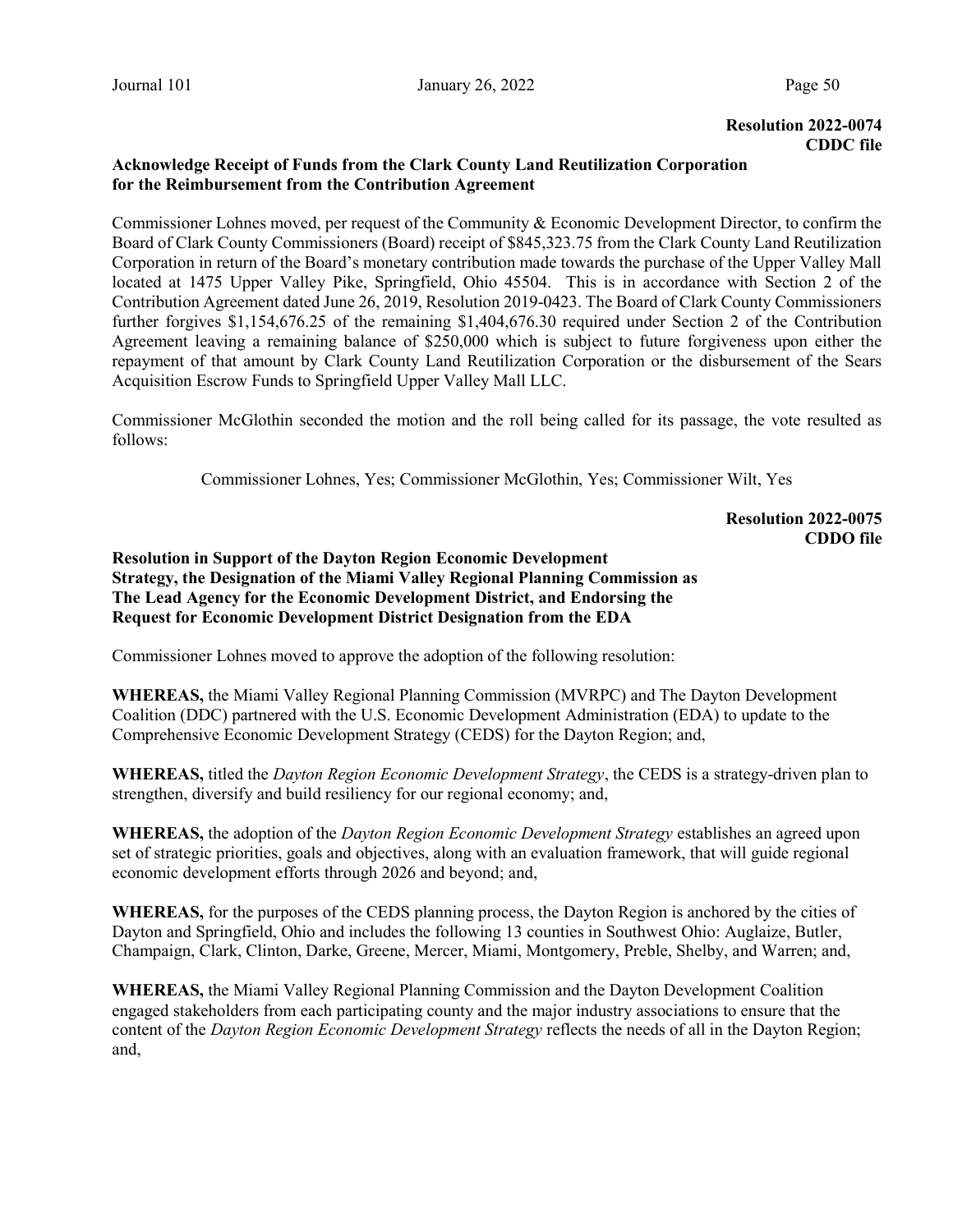WHEREAS, in order to position our Region to take full advantage of technical resources and funding available through EDA, it is essential that the Dayton Region pursue the establishment of an Economic Development District (EDD); and,

WHEREAS, the Miami Valley Regional Planning Commission will be the lead agency for the EDD and, in partnership with the Dayton Development Coalition, will be responsible for updating and implementing the Dayton Region Economic Development Strategy; and,

WHEREAS, the Miami Valley Regional Planning Commission will request Economic Development District Designation from the U.S. Economic Development Administration upon approval of the Dayton Region Economic Development Strategy.

NOW, THEREFORE, BE IT RESOLVED that the County Board of Commissioners hereby presents this resolution of support for the Dayton Region Economic Development Strategy, the designation of the Miami Valley Regional Planning Commission as the lead agency for the Economic Development District, and endorses the request for Economic Development District Designation from the EDA.

Commissioner McGlothin seconded the motion and the roll being called for its passage, the vote resulted as follows:

Commissioner Lohnes, Yes; Commissioner McGlothin, Yes; Commissioner Wilt, Yes

#### Resolution 2022-0076 HISV file

#### Resolution of Necessity of Museum Levy and Authorization of Request to Auditor for Certificate of Estimated Property Tax Revenue

Commissioner Lohnes moved to acknowledge the Clark County Historical Society's request that a renewal levy be issued for the purpose of the maintenance and operation of a free public museum of art, science, or history. The Board finds that it is necessary to levy a tax outside the ten-mill limitation for such purpose, as a 0.3 mill renewal levy, pursuant to Ohio Revised Code section 5705.19(AA). The Board further certifies this resolution, and authorizes submission of a request, to the Auditor for a Certificate of Estimated Property Tax Revenue to be generated from said renewal levy for a period of five (5) years, beginning with tax year 2022 through tax year 2026, for the aforementioned purpose. This levy shall be placed on the ballot May 3, 2022.

Commissioner McGlothin seconded the motion and the roll being called for its passage, the vote resulted as follows:

Commissioner Lohnes, Yes; Commissioner McGlothin, Yes; Commissioner Wilt, Abstain

Resolution 2022-0077 INVS file

### Authorize Disposal of Obsolete Equipment

Commissioner Lohnes moved, per the request of the Sheriff's Office, to dispose of the following through on-line auction for 15 calendar days in accordance with Resolution 2022-0009 307.12(E) of the Ohio Revised Code:

2014 Ford Explorer SUV VIN: 1FM5K8ARXEGA14591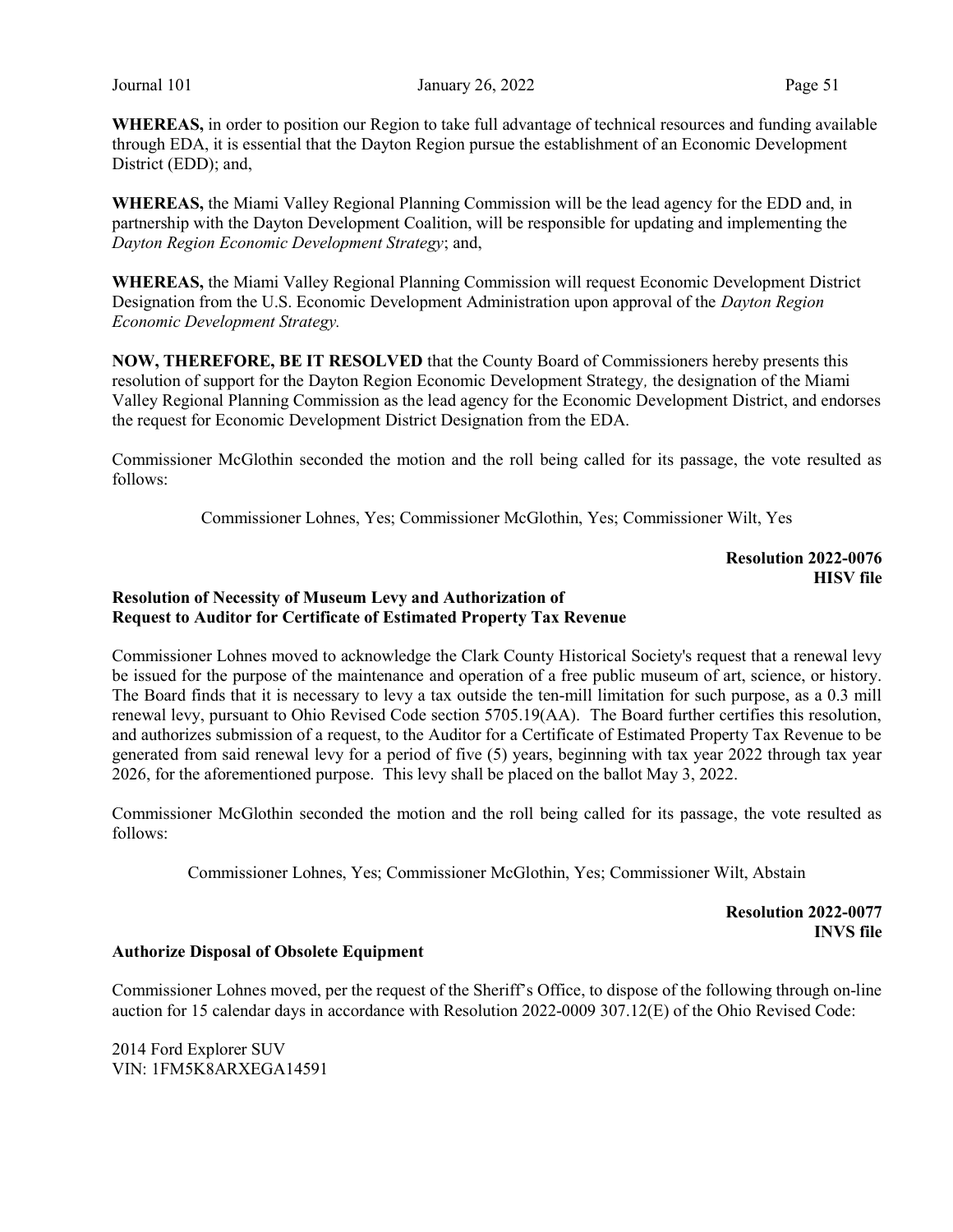Commissioner Lohnes, Yes; Commissioner McGlothin, Yes; Commissioner Wilt, Yes

## Resolution 2022-0078 FINT file

#### Approve Issuance of Warrants for Then and Now(s)

Commissioner Lohnes moved, upon the recommendation of the County Administrator to approve the issuance of warrants for then and now(s) are as follows:

| P.O. Number     | <b>Fund</b><br>220022778 General (Veterans) cdsPrint    | <b>Vendor</b>                                                                                               | Date Purchase<br>12/27/2021 | Amount<br>\$42.00 |
|-----------------|---------------------------------------------------------|-------------------------------------------------------------------------------------------------------------|-----------------------------|-------------------|
|                 |                                                         | Reason: Invoice was received after previous blanket was liquidated and new blanket was approved.            |                             |                   |
|                 |                                                         |                                                                                                             |                             |                   |
|                 |                                                         | 220022889 General (Sheriff) Ohio Dept. of Health 01/05/2022                                                 |                             | \$240.00          |
| the inspection. |                                                         | Reason: Invoice arrived prior to 2022 funds being encumbered. We were not aware that we would be billed for |                             |                   |
|                 | 210021626 General (Veterans)                            | Shred-It                                                                                                    | 10/18/2021                  | \$275.50          |
|                 |                                                         | Reason: Invoice was received resulting in blanket being cancelled before reserve was requested.             |                             |                   |
|                 | 220022878 General (Law Library) Datayard                |                                                                                                             | 12/20/2021                  | \$30.00           |
|                 | Reason: Cost of service went up unexpectedly from 2021. |                                                                                                             |                             |                   |
|                 |                                                         | 220022784 General (Juv. Ct.) CompuNet 12/31/2021                                                            |                             | \$40.00           |
|                 |                                                         | Reason: Blanket purchase order intended for payment was liquidated during the end of year closing process.  |                             |                   |
|                 | Reason: Invoice is dated prior to purchase order date.  | 210022359 General (Juv. Ct.) OH Bailiffs & Ct. Officers 12/18/2021                                          |                             | \$100.00          |
|                 | Reason: Invoice is dated prior to purchase order date.  | 220022829 General (Juv. Ct.) Ohio Assoc. Juv. Ct. Judges 12/12/2021                                         |                             | \$125.00          |

Commissioner McGlothin seconded the motion and the roll being called for its passage, the vote resulted as follows:

Commissioner Lohnes, Yes; Commissioner McGlothin, Yes; Commissioner Wilt, Yes

Resolution 2022-0079 UTLO file

## Authorize Placement on Tax Duplicate for Uncollected Water and Sewer Use Charges

Commissioner Lohnes moved, per the request of the Director of Utilities, to certify to the Auditor, as required by Sections 6117.02 and 6103.02 O.R.C. for placement on the 2022 real property tax list and duplicate against the following property:

| Property Owner: | George Leon & Gladys Smith             |
|-----------------|----------------------------------------|
| Address:        | 2734 Cleve Ave., Springfield, OH 45505 |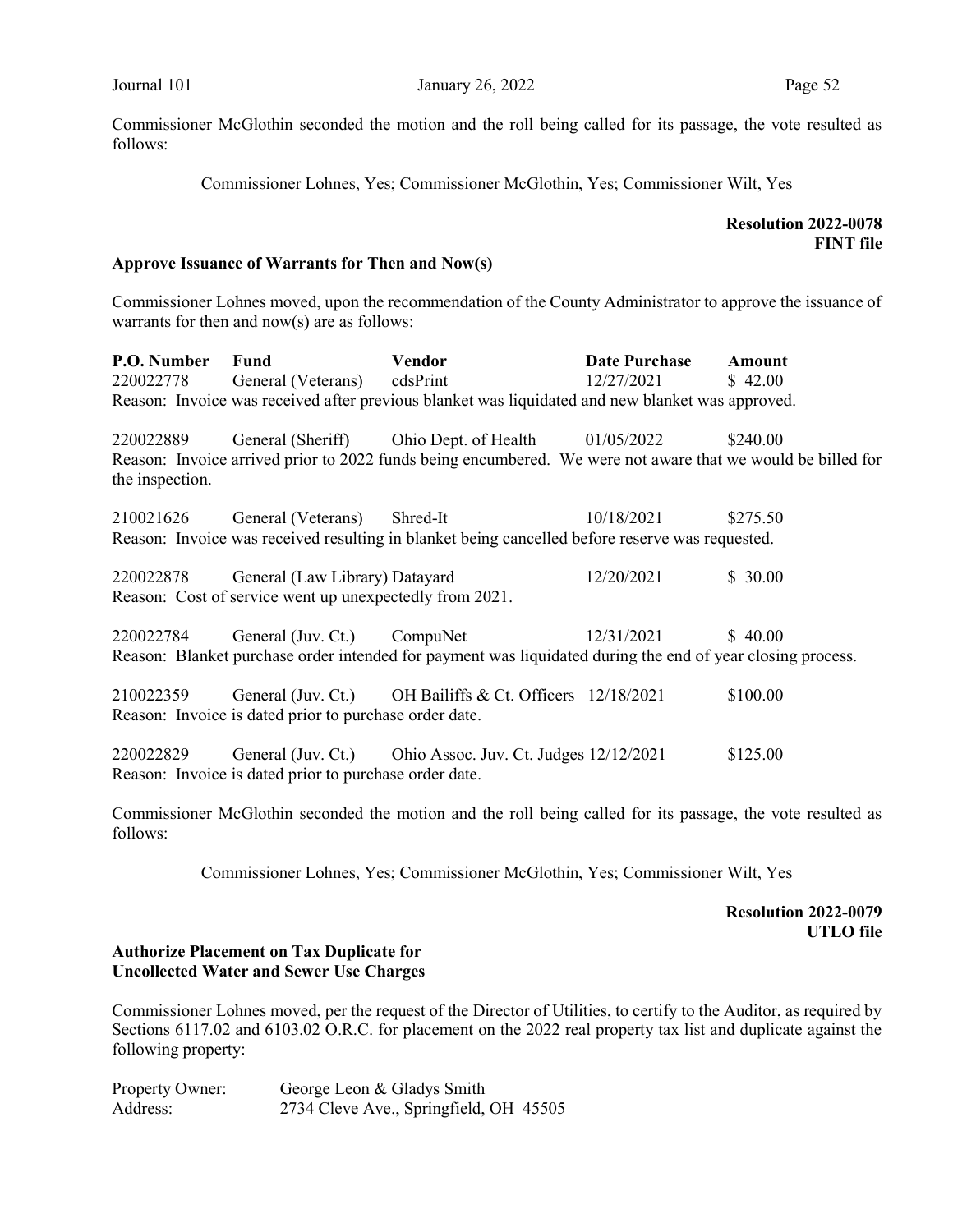| Page 5 |  |
|--------|--|
|        |  |

| Journal 101                 | January 26, 2022                                                     | Page 53 |
|-----------------------------|----------------------------------------------------------------------|---------|
|                             | 3000700032402012                                                     |         |
|                             | Springfield Twp.                                                     |         |
| Amount:                     | \$1547.06                                                            |         |
| Comments:                   | Sewer Only, Uncollected charges, place on tax duplicate              |         |
| Property Owner:             | Michael F. Morgan                                                    |         |
| Address:                    | 229 Elk Ave., Springfield, OH 45505                                  |         |
|                             | 3000700032205011                                                     |         |
| Amount:                     | Springfield Twp.<br>\$1183.17                                        |         |
| Comments:                   | Sewer only, Uncollected charges, place on tax duplicate              |         |
|                             |                                                                      |         |
| Property Owner:<br>Address: | Ray Mildred<br>142 Highview Ave., Springfield, OH 45505              |         |
|                             | 3000700032212021                                                     |         |
|                             | Springfield Twp.                                                     |         |
| Amount:                     | \$1349.33                                                            |         |
| Comments:                   | Sewer only, Uncollected charges, place on tax duplicate              |         |
| Property Owner:             | William Warner                                                       |         |
| Address:                    | 425 Highview Ave, Springfield, OH 45505                              |         |
|                             | 3000700032400018                                                     |         |
|                             | Springfield Twp.                                                     |         |
| Amount:<br>Comments:        | \$1547.06<br>Sewer only, Uncollected charges, place on tax duplicate |         |
|                             |                                                                      |         |
| Property Owner:             | Janice K. Bradley                                                    |         |
| Address:                    | 228 Kinnane Ave., Springfield, OH 45505                              |         |
|                             | 3000700032207020                                                     |         |
| Amount:                     | Springfield Twp.<br>\$1526.78                                        |         |
| Comments:                   | Sewer only, Uncollected charges, place on tax duplicate              |         |
|                             |                                                                      |         |
| Property Owner:             | Julie F. Huber                                                       |         |
| Address:                    | 412 Lyle Ave., Springfield, OH 45505                                 |         |
|                             | 3000700032206002<br>Springfield Twp.                                 |         |
| Amount:                     | \$1547.06                                                            |         |
| Comments:                   | Sewer only, Uncollected charges, place on tax duplicate              |         |
| Property Owner:             | Maxine R. Stevens                                                    |         |
| Address:                    | 431 Lyle Ave., Springfield, OH 45505                                 |         |
|                             | 3000700032208005                                                     |         |
|                             | Springfield Twp.                                                     |         |
| Amount:                     | \$1547.06                                                            |         |
| Comments:                   | Sewer only, Uncollected charges, place on tax duplicate              |         |
| Property Owner:             | Michael & Loretta Adams                                              |         |
| Address:                    | 432 Lyle Ave., Springfield, OH 45505                                 |         |
|                             | 3000700032206004                                                     |         |
|                             | Springfield Twp.                                                     |         |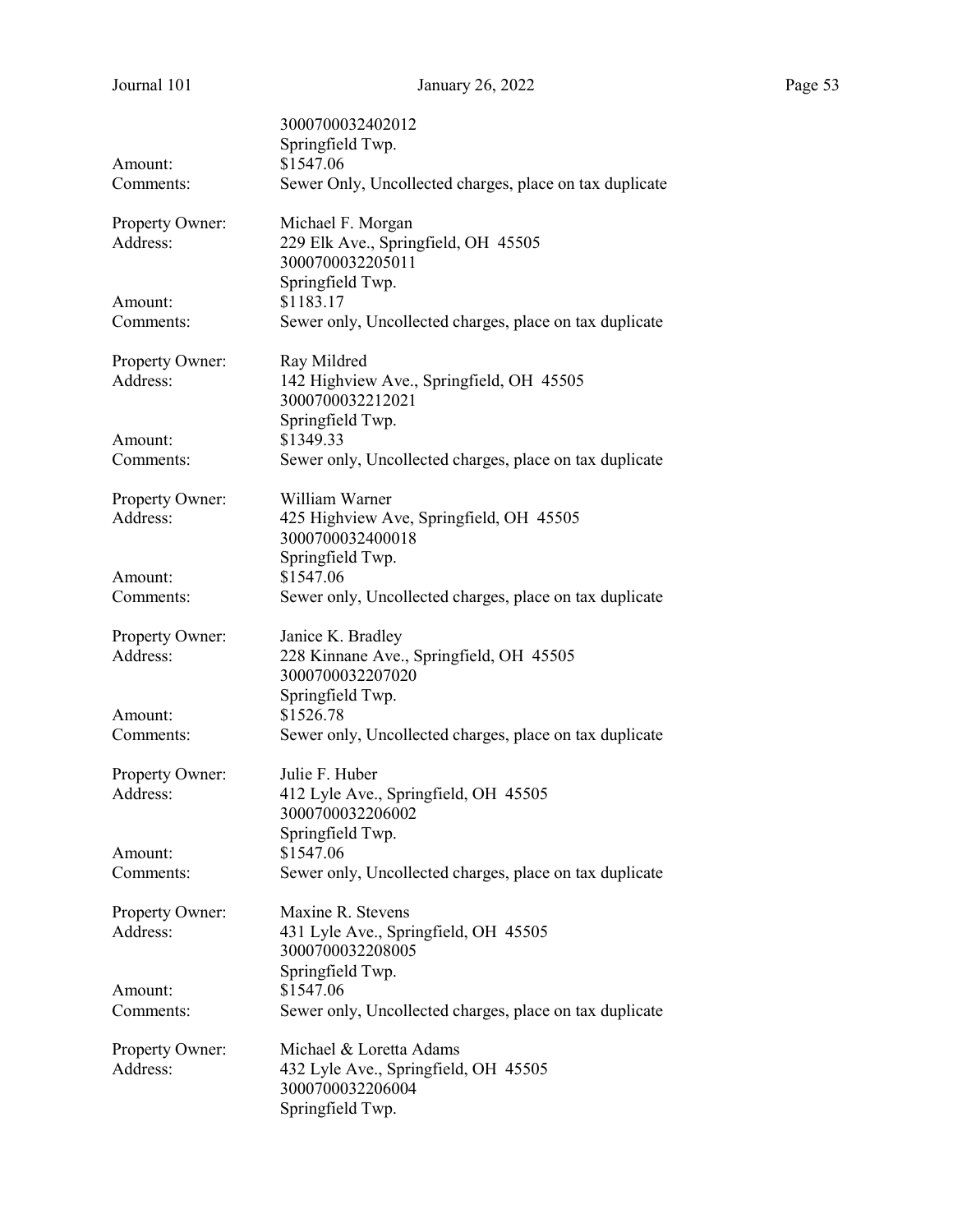| Journal 101                 | January 26, 2022                                                                                              | Page 54 |
|-----------------------------|---------------------------------------------------------------------------------------------------------------|---------|
| Amount:<br>Comments:        | \$1531.63<br>Sewer only, Uncollected charges, place on tax duplicate                                          |         |
| Property Owner:<br>Address: | Michael F. Morgan<br>519 Lyle Ave., Springfield, OH 45505<br>3000700032208010                                 |         |
| Amount:<br>Comments:        | Springfield Twp.<br>\$1159.56<br>Sewer only, Uncollected charges, place on tax duplicate                      |         |
| Property Owner:<br>Address: | Debra K. Clauer<br>522 Lyle Ave., Springfield, OH 45505<br>3000700032206029                                   |         |
| Amount:<br>Comments:        | Springfield Twp.<br>\$1547.06<br>Sewer only, Uncollected charges, place on tax duplicate                      |         |
| Property Owner:<br>Address: | Steven M. Ogden<br>536 Lyle Ave., Springfield, OH 45505<br>3000700032206016                                   |         |
| Amount:<br>Comments:        | Springfield Twp.<br>\$1547.06<br>Sewer only, Uncollected charges, place on tax duplicate                      |         |
| Property Owner:<br>Address: | Loretta A. Adams<br>2738 May St., Springfield, OH 45505<br>3000700026301013<br>Springfield Twp.               |         |
| Amount:<br>Comments:        | \$1523.46<br>Sewer only, Uncollected charges, place on tax duplicate                                          |         |
| Property Owner:<br>Address: | Donald D. & Linda K. Hatfield<br>27744 May St., Springfield, OH 45505<br>3000700026301015<br>Springfield Twp. |         |
| Amount:<br>Comments:        | \$1506.59<br>Sewer only, Uncollected charges, place on tax duplicate                                          |         |
| Property Owner:<br>Address: | Frank & Margaret Wilson<br>202 Neosha Ave., Springfield, OH 45505<br>30007000322120041                        |         |
| Amount:<br>Comments:        | Springfield Twp.<br>\$1547.06<br>Sewer only, Uncollected charges, place on tax duplicate                      |         |
| Property Owner:<br>Address: | Eugene G. & Sharon A. Dean<br>209 Neosha Ave., Springfield, OH 45505<br>3000700032213002<br>Springfield Twp.  |         |
| Amount:<br>Comments:        | \$1523.46<br>Sewer only, Uncollected charges, place on tax duplicate                                          |         |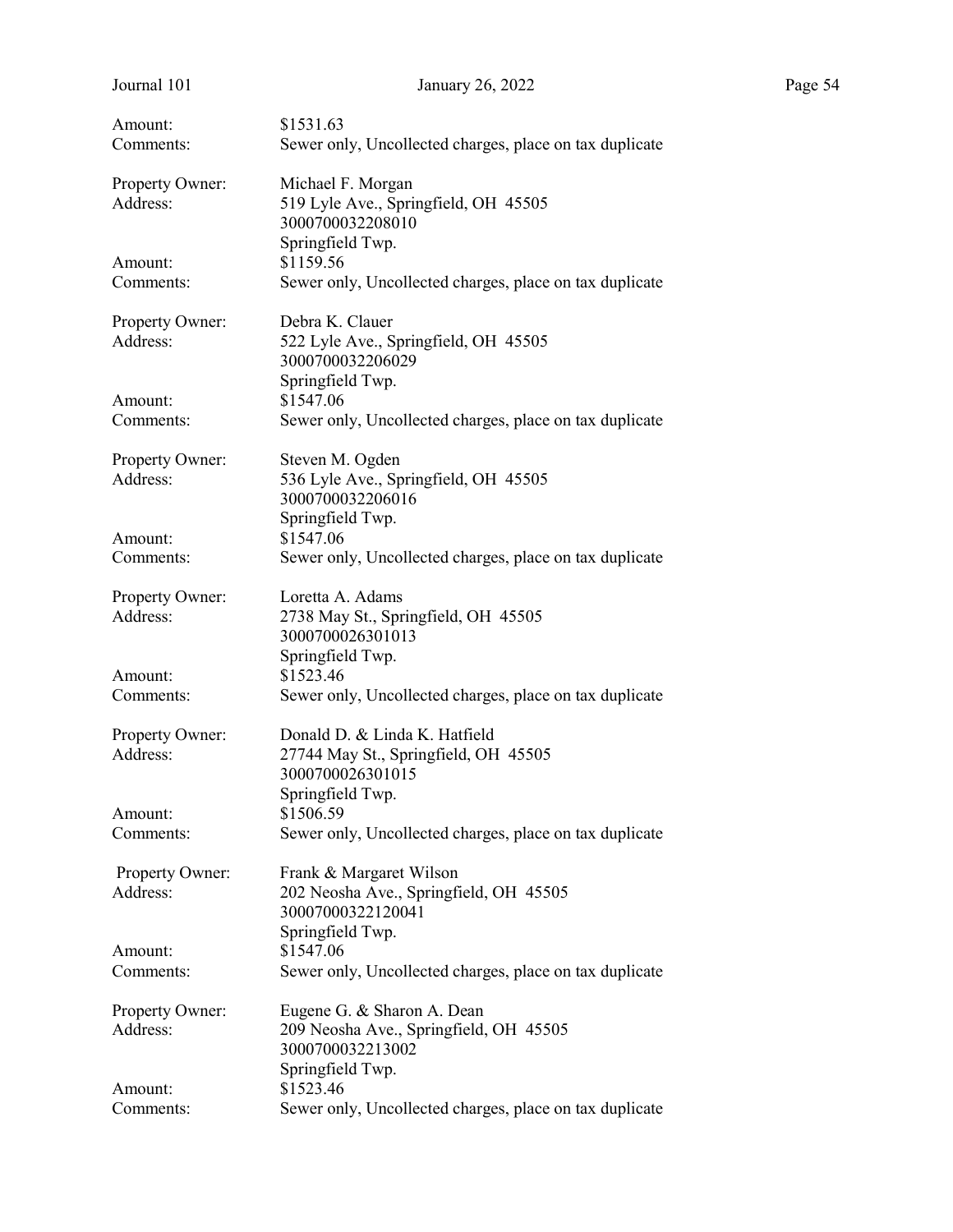| Property Owner:<br>Address: | Arlene F. Hilling<br>517 Neosha Ave., Springfield, OH 45505<br>30007000322314010<br>Springfield Twp. |
|-----------------------------|------------------------------------------------------------------------------------------------------|
| Amount:                     | \$1523.46                                                                                            |
| Comments:                   | Sewer only, Uncollected charges, place on tax duplicate                                              |
| Property Owner:             | Home Opportunity LLC                                                                                 |
| Address:                    | 531 Neosha Ave., Springfield, OH 45505<br>3000700032214011                                           |
| Amount:                     | Springfield Twp.<br>\$1547.06                                                                        |
| Comments:                   | Sewer only, Uncollected charges, place on tax duplicate                                              |
|                             |                                                                                                      |
| Property Owner:             | Clarence Campbell                                                                                    |
| Address:                    | 706 Neosha Ave., Springfield, OH 45505<br>3000700032211022                                           |
|                             | Springfield Twp.                                                                                     |
| Amount:                     | \$1547.06                                                                                            |
| Comments:                   | Sewer only, Uncollected charges, place on tax duplicate                                              |
| Property Owner:<br>Address: | James Ray & Leanne Elizabeth Cain<br>2830 Oletha Ave., Springfield, OH 45505                         |
|                             | 3000700032403009<br>Springfield Twp.                                                                 |
| Amount:                     | \$1515.69                                                                                            |
| Comments:                   | Sewer only, Uncollected charges, place on tax duplicate                                              |
| Property Owner:             | Danielle L. & Jesse P. Melton                                                                        |
| Address:                    | 2835 Oletha Ave., Springfield, OH 45505<br>300700032402024                                           |
|                             | Springfield Twp.                                                                                     |
| Amount:                     | \$1039.47                                                                                            |
| Comments:                   | Sewer only, Uncollected charges, place on tax duplicate                                              |
| Property Owner:             | Danny J. Adams                                                                                       |
| Address:                    | 2837 Oletha Ave., Springfield, OH 45505<br>300700032402025                                           |
|                             | Springfield Twp.                                                                                     |
| Amount:                     | \$1532.93                                                                                            |
| Comments:                   | Sewer only, Uncollected charges, place on tax duplicate                                              |
| Property Owner:             | Rodrigo Antonio Aviles                                                                               |
| Address:                    | 2716 S. York St., Springfield, OH 45505<br>3000700026300042                                          |
|                             | Springfield Twp.                                                                                     |
| Amount:                     | \$1968.62                                                                                            |
| Comments:                   | Sewer only, Uncollected charges, place on tax duplicate                                              |
| Property Owner:             | Michael Steven Sanderson, Jr.                                                                        |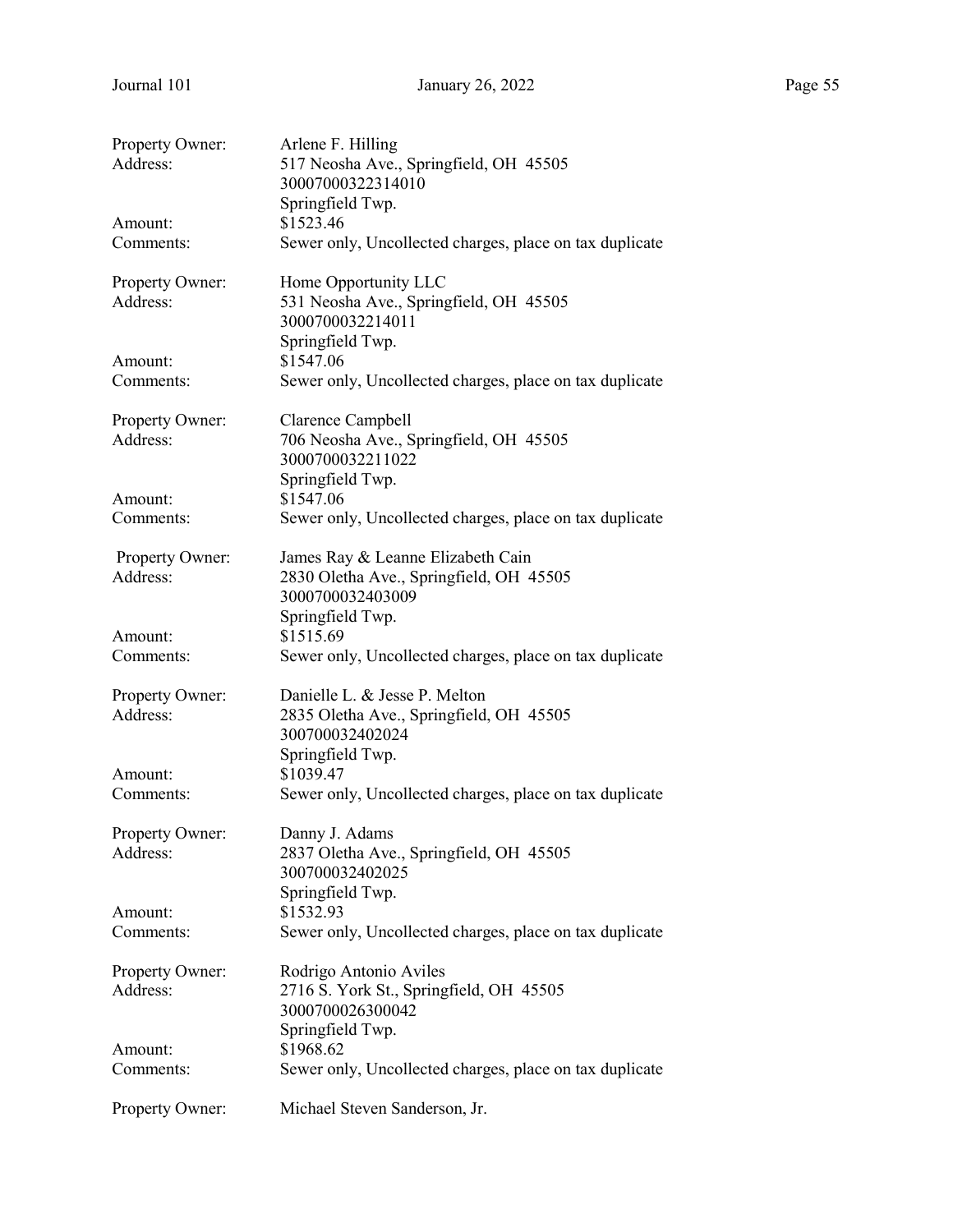| Journal 101     | January 26, 2022                                        |  |  |  |  |  |
|-----------------|---------------------------------------------------------|--|--|--|--|--|
| Address:        | 2760 York St., Springfield, OH 45505                    |  |  |  |  |  |
|                 | 3000700026300017                                        |  |  |  |  |  |
|                 | Springfield Twp.                                        |  |  |  |  |  |
| Amount:         | \$1604.42                                               |  |  |  |  |  |
| Comments:       | Sewer only, Uncollected charges, place on tax duplicate |  |  |  |  |  |
| Property Owner: | Raymond Alan Moore                                      |  |  |  |  |  |
| Address:        | 2762 S. York St., Springfield, OH 45505                 |  |  |  |  |  |
|                 | 3000700026300018                                        |  |  |  |  |  |
|                 | Springfield Twp.                                        |  |  |  |  |  |
| Amount:         | \$1517.73                                               |  |  |  |  |  |
| Comments:       | Sewer only, Uncollected charges, place on tax duplicate |  |  |  |  |  |
| Property Owner: | Mike F. Morgan                                          |  |  |  |  |  |
| Address:        | 2816 S. York St., Springfield, OH 45505                 |  |  |  |  |  |
|                 | 3000700026100086                                        |  |  |  |  |  |
|                 | Springfield Twp.                                        |  |  |  |  |  |
| Amount:         | \$1099.53                                               |  |  |  |  |  |
| Comments:       | Sewer only, Uncollected charges, place on tax duplicate |  |  |  |  |  |
| Property Owner: | Linda K Hatfield                                        |  |  |  |  |  |
| Address:        | 2824 S. York St., Springfield, OH 45505                 |  |  |  |  |  |
|                 | 3000700026100024                                        |  |  |  |  |  |
|                 | Springfield Twp.                                        |  |  |  |  |  |
| Amount:         | \$1523.46                                               |  |  |  |  |  |
| Comments:       | Sewer only, Uncollected charges, place on tax duplicate |  |  |  |  |  |

Commissioner Lohnes, Yes; Commissioner McGlothin, Yes; Commissioner Wilt, Yes

Resolution 2022-0080 TRAV file

#### Approve Travel/Expense Allowance

Commissioner Lohnes moved, per request of the following Department Director(s) or Elected Official(s) to approve the following travel allowances.

| Dept.                                                                             | <b>Name</b>                              | <b>Purpose</b>        | <b>Place</b> | Date          | Cost         |  |  |
|-----------------------------------------------------------------------------------|------------------------------------------|-----------------------|--------------|---------------|--------------|--|--|
| Comm. Dev.                                                                        | D. Lackovich-VanGorp Housing Rehab Trng. |                       | Online       | $2/1 - 16/22$ | \$100.00     |  |  |
| Comm. Dev.                                                                        | D. Lackovich-VanGorp Income/Asset Trng.  |                       | Online       | 3/10/22       | 20.00        |  |  |
| Comm. Dev.                                                                        | D. Lackovich-VanGorp Income Det. Trng.   |                       | Online       | 3/23/22       | 20.00<br>SS. |  |  |
| *DJFS                                                                             | 5 staff                                  | <b>OCOWF</b> Training | Newark, OH   | 3/24-25/22    | \$2,302.00   |  |  |
| *This Travel/Expense allowance replaces the same request on resolution 2022-0057. |                                          |                       |              |               |              |  |  |

Further move reimbursements shall comply with all requirements of the Travel Policy as adopted in the Personnel Manual.